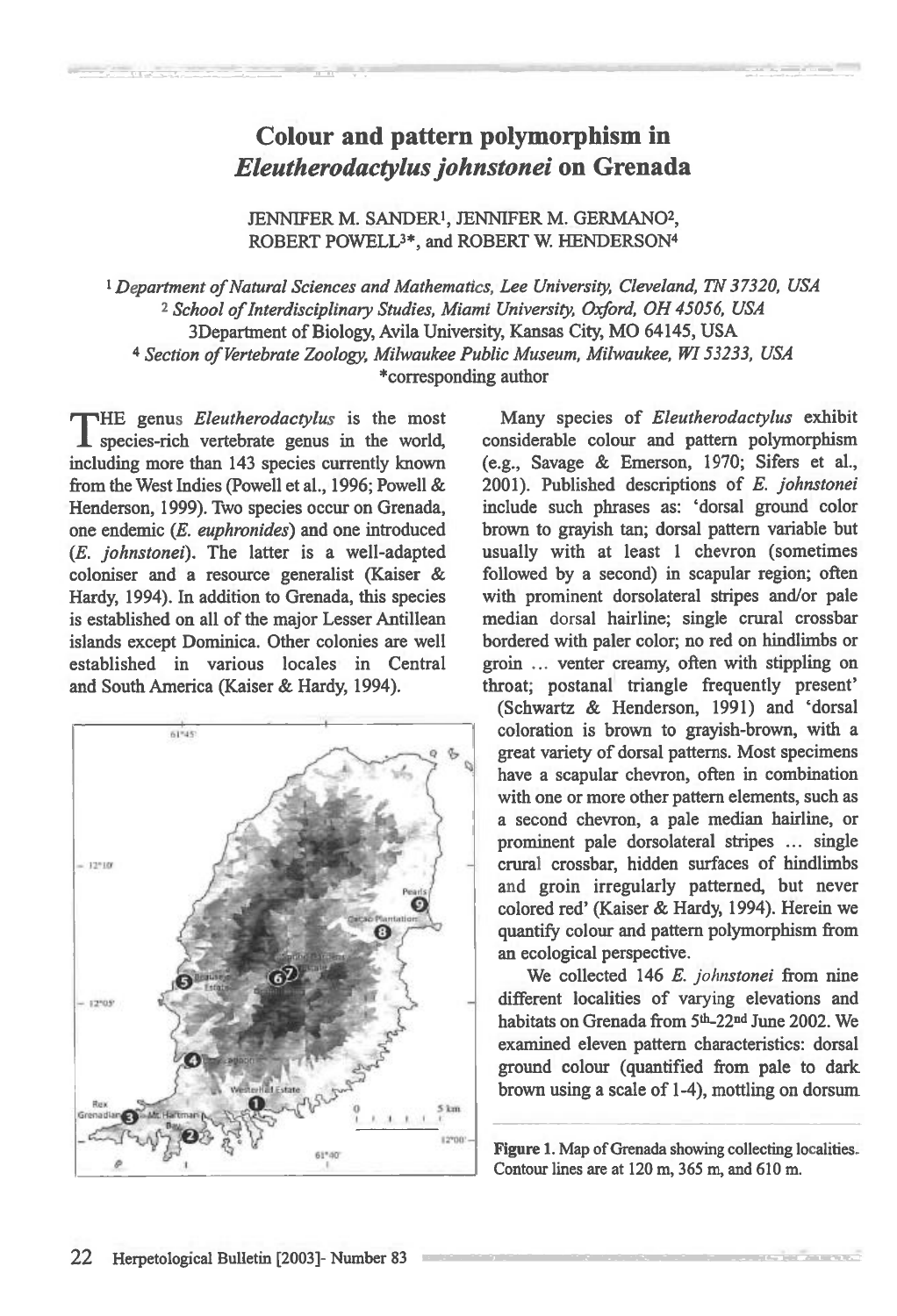*Colour and pattern variation in Eleutherodactylus johnstonei* 

**(present or absent), middorsal line (present or absent), dorsolateral lines (present or absent, and colour on a scale of 1-4), number of scapular chevrons (0, 1, or 2), colour of chevrons in shades of brown (quantified from 1-4), interorbital bar (absent, broken, or full), canthal line (present or absent), supratympanic line (present or absent), ventral colour and pattern (light or dark and stippled or not), and colour of iris. We measured snout-vent length (SVL) to the nearest 0.5 mm. For those characters with three character states, we compared presumed genotypic frequencies to those expected at Hardy-Weinberg equilibrium. Most frogs were released at the exact site of collection, but voucher specimens from each locality were deposited in the Bobby Witcher Memorial Collection (BWMC) at Avila University (06880, 06884- 06910, 06916-7, 06940-1, 06960, 06962-7). For all statistical tests, we used Statview 5.0 (SAS Institute, Cary,**  North Carolina); for all tests,  $\alpha = 0.05$ .

**Collecting sites (Fig. 1) were: Site 1, a mixed agricultural/residential area at Westerhall Estate, 18 m above sea level (ASL); Site 2, a dry forest at Mt. Hartman Point, <5 m ASL; Site 3, a** 

**public beach area at the Rex Grenadian resort, <10 m ASL; Site 4, an urban area with decorative plantings and a weed-overgrown boundary fence at the Lazy Lagoon Guest House in St. George's, 9 m ASL; Site 5, a residential area, Beausejour Estate, 46 m ASL; Site 6, a relatively undisturbed rainforest at Grand Etang Forest Reserve, 544 m ASL; Site 7, a banana/nutmeg/cacao plantation at Spring Gardens Estate, 447 m ASL; Site 8, a cacao plantation monoculture near L'Esterre, 169 m ASL; and, Site 9, an area of mixed agriculture and forest remnants near the abandoned airport at Pearls, 12 m ASL. Because samples from sites 2 and 3 were very small, site-specific data are included in totals but were omitted from comparisons with other sites.** 

| <b>Pattern Element</b>      |                  | Site Number (see Text), Sample Sizes in Parentheses |                         |                |                     |                |                |                |                |                   |                       |
|-----------------------------|------------------|-----------------------------------------------------|-------------------------|----------------|---------------------|----------------|----------------|----------------|----------------|-------------------|-----------------------|
|                             |                  | L<br>(13)                                           | $\overline{2}$<br>(2)   | 3<br>(1)       | 4<br>(12)           | 5<br>(30)      | 6<br>(19)      | 7<br>(29)      | 8<br>(32)      | 9<br>(8)          | <b>Total</b><br>(146) |
| Dorsal<br>Colour            | Light            | O.                                                  | 0                       | $\theta$       | 1                   | $\overline{2}$ | o              | $\mathbf{I}$   | ï              | $\mathbf{0}$      | s                     |
|                             | Medium-<br>Light | 7                                                   | $\overline{2}$          | $\mathbf{0}$   | 6                   | 20             | 17             | 14             | 20             | 4                 | 90                    |
|                             | Medium-<br>Dark  | 3                                                   | $\theta$                | 1              | 5                   | 3              | $\overline{2}$ | 13             | 10             | 4                 | 46                    |
|                             | Dark             | 3                                                   | 0                       | $\bf{0}$       | 0                   | 0              | O              | ı              | 1              | 0                 | 5                     |
| Number of<br>Chevrons       | $\mathbf 0$      | t                                                   | Ō                       | 0              | $\overline{2}$      | $\overline{2}$ | 3              | 7              | 4              | $\bf{0}$          | 17                    |
|                             | t                | 5                                                   | 0                       | 0              | 7                   | 22             | 10             | 17             | 20             | 4                 | 87                    |
|                             | $\overline{2}$   | 7                                                   | $\overline{2}$          | 1              | 3                   | 6              | 6              | 3              | $\mathbf{R}$   | $\boldsymbol{A}$  | 40                    |
| Chevron<br>Colour           | Light            | 0                                                   | 0                       | 0              | $\mathbf{0}$        | $\mathbf{0}$   | $\Omega$       | $\theta$       | $\ddot{0}$     | $\theta$          | 0                     |
|                             | Medium-<br>Light | $\mathbf 0$                                         | 0                       | 0              | o                   | $\overline{2}$ | 0              | 0              | $\mathbf 0$    | $\bf{0}$          | $\overline{2}$        |
|                             | Medium-<br>Dark  | 7                                                   | $\overline{2}$          | 0              | 4                   | 17             | 15             | 12             | 19             | $\overline{4}$    | 80                    |
|                             | Dark             | 5                                                   | Ō                       | I.             | 7                   | 9              | t              | 8              | 9              | 4                 | 44                    |
| Interorbital<br>Bar         | Full             | 9                                                   | $\overline{2}$          | $\mathbf{1}$   | 6                   | 26             | 13             | 17             | 21             | 6                 | 101                   |
|                             | Broken           | 3                                                   | 0                       | $\bf{0}$       | $\overline{2}$      | 3              | 3              | 5              | 7              | $\overline{a}$    | 25                    |
|                             | Absent           | t                                                   | $\mathbf 0$             | $\bf{0}$       | $\overline{\bf{4}}$ | t              | 3              | 5              | 4              | $\mathbf{0}$      | 18                    |
| Dorsolateral<br>Lines       | Absent           | 9                                                   | $\overline{2}$          | T              | 9                   | 22             | 14             | 20             | 27             | 8                 | 112                   |
|                             | Present          | 4                                                   | 0                       | 0              | 3                   | 8              | 5              | $\overline{1}$ | 5              | $\ddot{\text{o}}$ | 32                    |
| Mottled<br>Dorsum           | No               | 13                                                  | $\overline{\mathbf{c}}$ | Ĭ.             | 7                   | 29             | 19             | 26             | 32             | 8                 | 136                   |
|                             | Yes              | 0                                                   | 0                       | $\Omega$       | 5                   | ï              | 0              | ī              | 0              | 0                 | $\overline{7}$        |
| Middorsal<br>Line           | Absent           | 12                                                  | 0                       | $\mathbf{I}$   | 12                  | 3              | 5              | 20             | 27             | 8                 | 115                   |
|                             | Present          | ı                                                   | $\overline{2}$          | 0              | 0                   | 0              | 1.1            | $\overline{7}$ | 5              | 0                 | 29                    |
| Dorsolateral<br>Line Colour | Light            | $\overline{2}$                                      | $\theta$                | $\Omega$       | ı                   | 5              | $\overline{2}$ | ı              | $\bf{0}$       | 0                 | $\overline{11}$       |
|                             | Medium-<br>Light | I                                                   | $\theta$                | $\overline{0}$ | $\overline{2}$      | $\overline{2}$ | ١              | ł              | $\overline{2}$ | 0                 | 9                     |
|                             | Medium-<br>Dark  | 0                                                   | 0                       | 0              | 0                   | $\bf{0}$       | 0              | 1              | $\,1$          | $\theta$          | $\overline{2}$        |
|                             | Dark             | ı                                                   | 0                       | 0              | 0                   | t              | $\overline{2}$ | 4              | $\overline{2}$ | ō                 | 10                    |

**Table 1. Colour and pattern polymorphism in**  *Eleutherodactylus johnstonei* **from Grenada.** 

**Dorsal colour and pattern in** *E. johnstonei are*  **extremely variable (Table 1, Fig. 2). Dorsal colour ranges from light to dark brown, and pattern elements change in colour, type, and distribution. Few characteristics are invariable: all of the frogs examined had dark brown canthal lines, dark brown supratympanic lines, a bronze upper iris, a pale and stippled venter, and all scapular chevrons were darker in colour than the dorsum. However, dorsolateral lines could be either lighter or darker than the dorsal ground colour, in contrast with statements in Kaiser & Hardy (1994). In the absence of scapular chevrons, dorsolateral lines**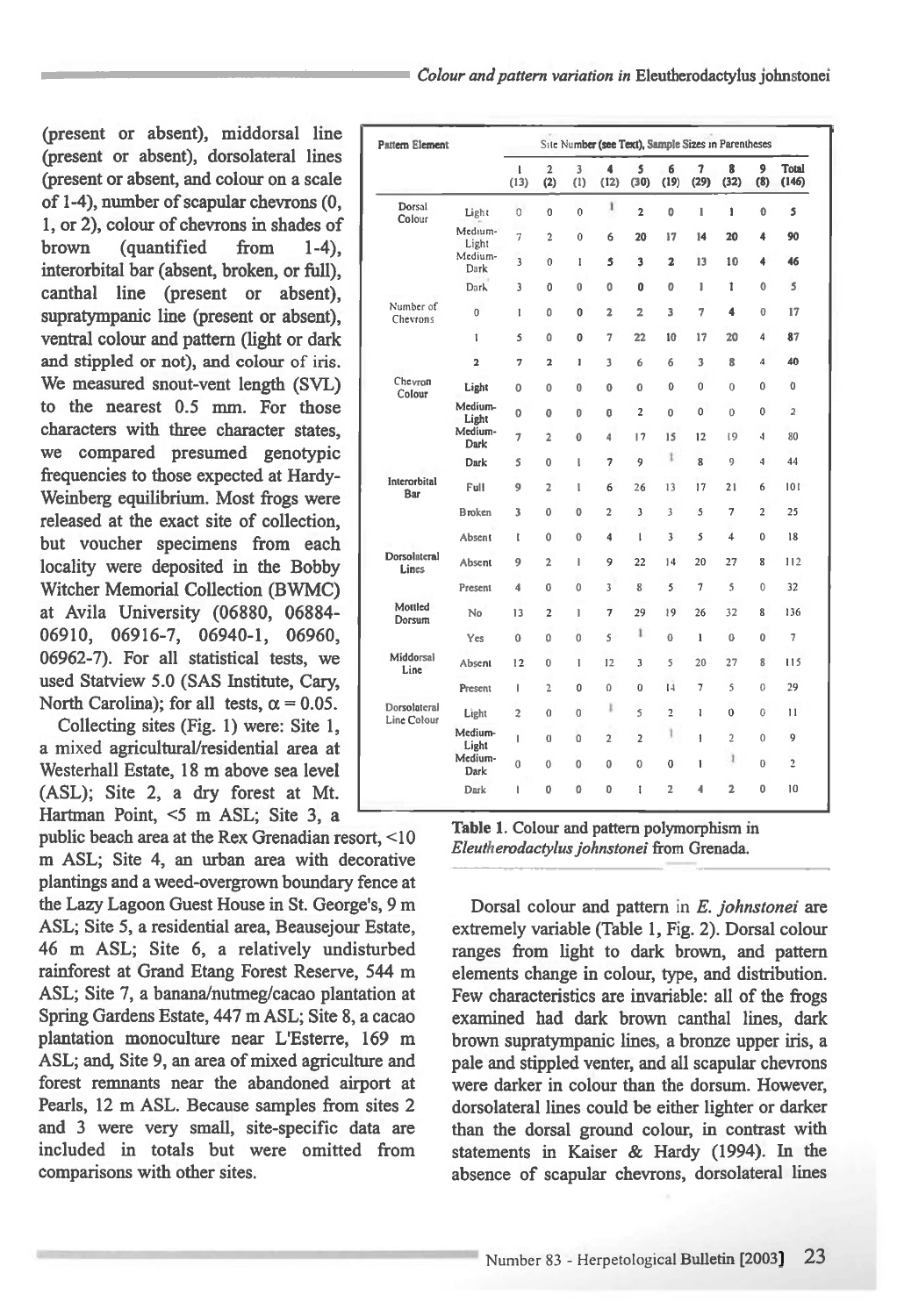**Figure 2. Representative pattern polymorphism in**  *Eleutherodactylus johnstonei* **from Grenada (note that individuals are not figured in the same scale): A. site 4, SVL 24.0 mm, dorsal colour medium-dark, 1 dark chevron, interorbital line full, mottled dorsum; B. site 4, SVL 24.5 mm, dorsal colour medium-dark, chevrons absent, interorbital line absent, medium-dark dorsolateral lines; C. site 7, SVL 22.0 mm, dorsal colour medium-light, chevrons absent, interorbital line broken, medium-dark dorsolateral lines; D. site 4, SVL 17.5 mm, dorsal colour medium-light, 1 dark chevron, interorbital line full, medium-light dorsolateral lines, mottled dorsum; E. site 4, SVL 21.0 mm, dorsal colour light, 1 medium-dark chevron, interorbital line full; F. site 1, SVL 21.5 mm, dorsal colour medium-light, 1 medium-dark chevron, interorbital line full; G. site 1, SVL 19.5 mm, dorsal colour medium-light, 2 mediumdark chevrons, interorbital line full, middorsal line present.** 

**were always present,** although both were present in some individuals.

Only two characters were suitable for comparisons with expected Hardy-Weinberg frequencies. For number of chevrons, all frogs  $(\chi^2 = 10.6, P = 0.05)$ and frogs from sites 5 ( $\chi^2 = 15.0$ ,  $P = 0.0006$ ), 7 ( $\chi^2$ )  $= 15.4, P = 0.0005$ , and 8 ( $\chi^2 = 7.0, P = 0.03$ ) differed significantly from expected values. For interorbital bar, all frogs  $(\chi^2 = 24.4, P < 0.0001)$  and frogs from sites 1 ( $\chi^2$  = 12.7, *P* = 0.002), 5 ( $\chi^2$  = 19.0,  $P < 0.0001$ ), 6 ( $\chi^2 = 20.4$ ,  $P < 0.0001$ ), 7 ( $\chi^2 = 10.0$ ,  $P = 0.007$ , and 8 ( $\chi^2 = 18.1$ ,  $P < 0.0001$ ) differed significantly from expected values.

An ANOVA revealed no significant variation (all *P* >0.05) between animals collected at different sites, although pairwise comparisons (Fisher's PLSD) indicated that dorsolateral line colour frequencies at Beausejour and Pearls differed significantly  $(P = 0.03)$ .

Contingency test comparisons of frequencies for each character state at each site with those for all sites suggested that significant differences were associated with small sample sizes, i.e., small samples were much more likely not to include rare character states. For example, two frogs at site 5 had light chevrons, which were not found at any other site. Frogs with pale markings also were pale in dorsal colour, suggesting the presence of a causative gene present only in the population at this site. Similarly, mottling as the primary pattern element was found only at site 4 (in five individuals), although indistinct mottling in addition to other primary pattern elements was present in two specimens from other sites.

*Eleutherodactylus johnstonei* is likely native to the Antigua Bank (Kaiser, 1997), but has occurred on some other Lesser Antillean islands for over a century. Grenada is the type locality for the species, but, according to Barbour (1914), it was introduced there from Barbados in about 1885. Thus, with the exception of Barbados, *E. johnstonei* has had a longer history on Grenada than on any other West Indian island onto which it has been introduced. Individuals on Grenada are extremely variable, and variability does not appear to be associated with habitats at various elevations and subjected to varying degrees of human disturbance. We have no basis for suggesting that Grenadian populations originated as a consequence of a single or of multiple invasion events, but the ecological versatility of the species has allowed it to exploit essentially all available habitats. During audio surveys conducted while driving from Pearls (site 9), over the central mountain range at elevations exceeding 500 m (site 6), to St. George's (site 4) and from